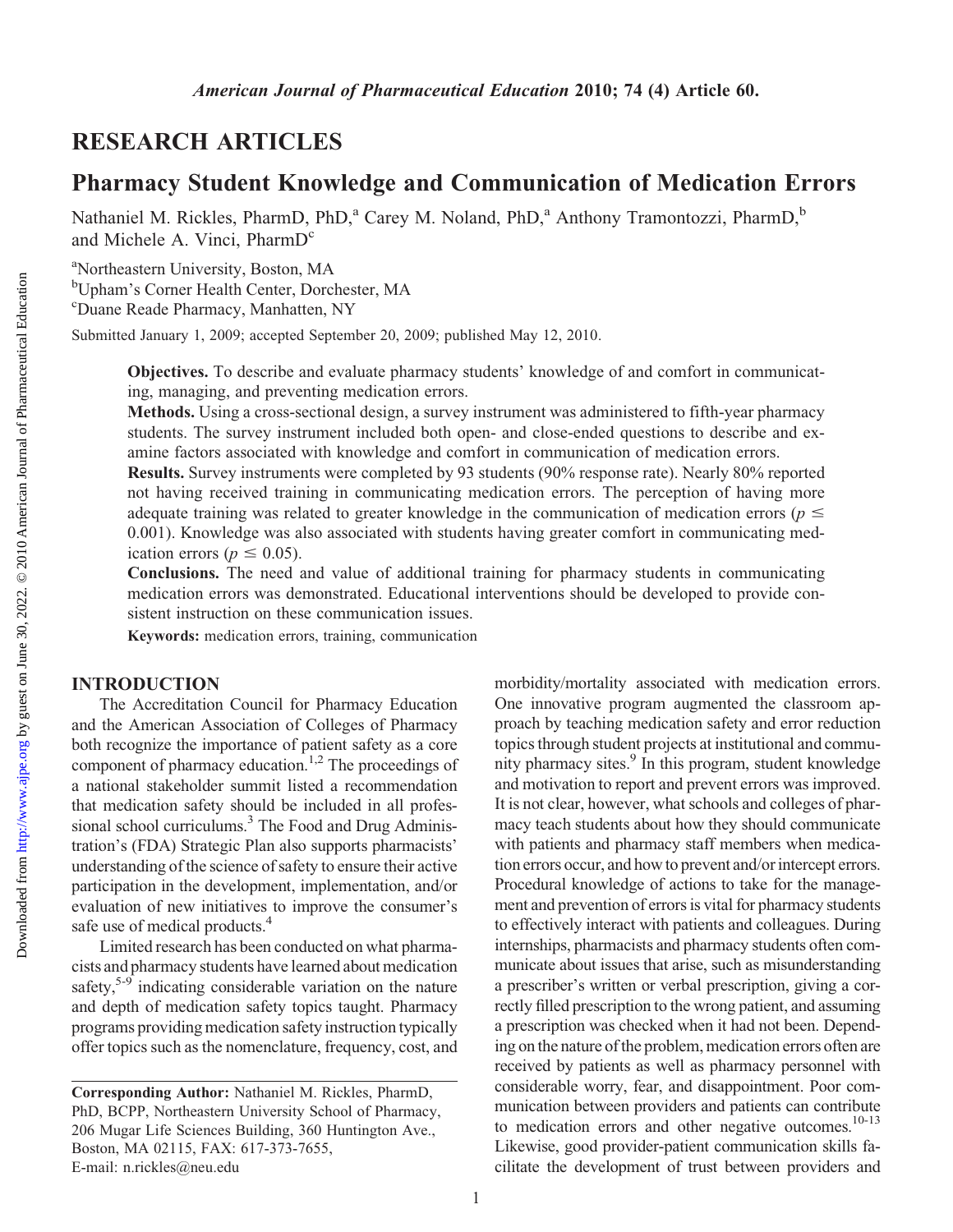patients, reduce patient anxiety, improve patient satisfaction, and minimize the frequency of lawsuits.<sup>14-17</sup>

A clinician's lack of comfort with disclosure of medication errors is sometimes a barrier to good communication skills. Clinicians often are reluctant to report and disclose errors. Patients report that they typically are not given a clear explanation on what to do if an unanticipated medication outcome occurs, and they often feel distanced from health care staff members and organizations because they get few answers when a medication error does occur.<sup>18</sup> Patients want errors to be disclosed and usually seek information about why the error happened, how the error's consequences are to be mitigated, and how recurrences are to be prevented.<sup>19</sup> Harmful and serious medical errors are infrequently disclosed to patients.<sup>20</sup> Multiple factors prevent providers from full disclosure of errors including apprehension that informing the patient of the error could lead to a lawsuit, damage to the clinician's reputation, job loss, and awkward clinical interactions.<sup>19,20</sup>

When medication errors occur, negative outcomes result from poor communication. Pharmacy educators should explore how comfortable students are in communicating with colleagues and patients to manage and prevent medication errors. One study investigated the training of pharmacy students in communicating the management and prevention of medication errors.<sup>21</sup> This qualitative study was comprised of 44 in-depth, semi-structured interviews of pharmacy students who were predominantly in their third, fourth, or fifth professional year of a 6-year pharmacy program. Students were interviewed on topics such as communication-related medication errors, and training on how to handle medication errors. Five main themes emerged from the interviews regarding medication errors and communication: (1) pressure to be perfect, (2) feeling comfortable talking about errors, (3) assuming and communicating responsibility for errors, (4) learning how processes can contribute to errors and their prevention, and (5) inadequate and inconsistent training on how to handle medication errors.

Our study aimed to replicate these latter findings using quantitative survey techniques among a more homogenous group of pharmacy students. We further evaluated the factors associated with pharmacy student knowledge and comfort on how to communicate, manage, and prevent medication errors. In addition, we hypothesized that students who perceived they had sufficient training in handling medication errors were more likely to have greater perceived knowledge about the procedures involved in the medication error process (hypothesis 1); and greater comfort in dealing with issues involving medication errors (hypothesis 2). We also expected to find that greater perceived knowledge about the procedures involved in the

medication error process is associated with greater comfort in dealing with issues involving medication errors (hypothesis 3).

#### METHODS

The survey instrument was administered to pharmacy students in year 5 of a 6-year doctor of pharmacy (PharmD) program during a required pharmacotherapy course in the fall of 2006. A day when students were given a planned quiz was chosen to maximize the number of students present and willing to complete the survey instrument. No incentives were provided. The survey instrument was developed based on items used in a prior study.<sup>20</sup> The 8-page survey instrument consisted of both close-ended questions with rankings on a 5-point Likert scale ranging from strongly disagree to strongly agree, and open-ended questions. Five sections were included in the survey: background, general communication attitudes, training in communication about medication errors, communication regarding medication errors, and experiences with medication errors. The general communication attitudes section included items related to other research questions beyond the scope of this study. For this reason, we focused on the results related to the other 4 sections of the survey instrument. (The survey instrument is available upon request from the authors.)

The background section asked about the respondent's age, gender, race, educational background, pharmacy practice site experiences, and receipt of prior instruction on communication of medication errors. These items were viewed as potential factors influencing communication about medication errors. Such demographic items were included because students with certain demographic profiles may be more or less likely to feel comfortable with communication in general and regarding medication errors in particular. For example, age and gender influence counseling skills. Younger pharmacists and females are more likely to counsel patients than older pharmacists and males.<sup>22-24</sup> We asked about prior pharmacy practice site experiences to test whether students with little or limited practice experience have different attitudes and experiences dealing with medication errors. Students were also asked about prior instruction on communication about medication errors to test whether this is a factor that influenced students' perceived comfort levels.

The second section of the survey instrument included Likert-scale items and several additional questions about the respondent's training experiences. The 3 Likert items involved respondents' attitudes about the sufficiency of training they received on communication issues contributing to medication errors, how to communicate with patients about a medication error, and how to communicate with other pharmacy staff members about a medication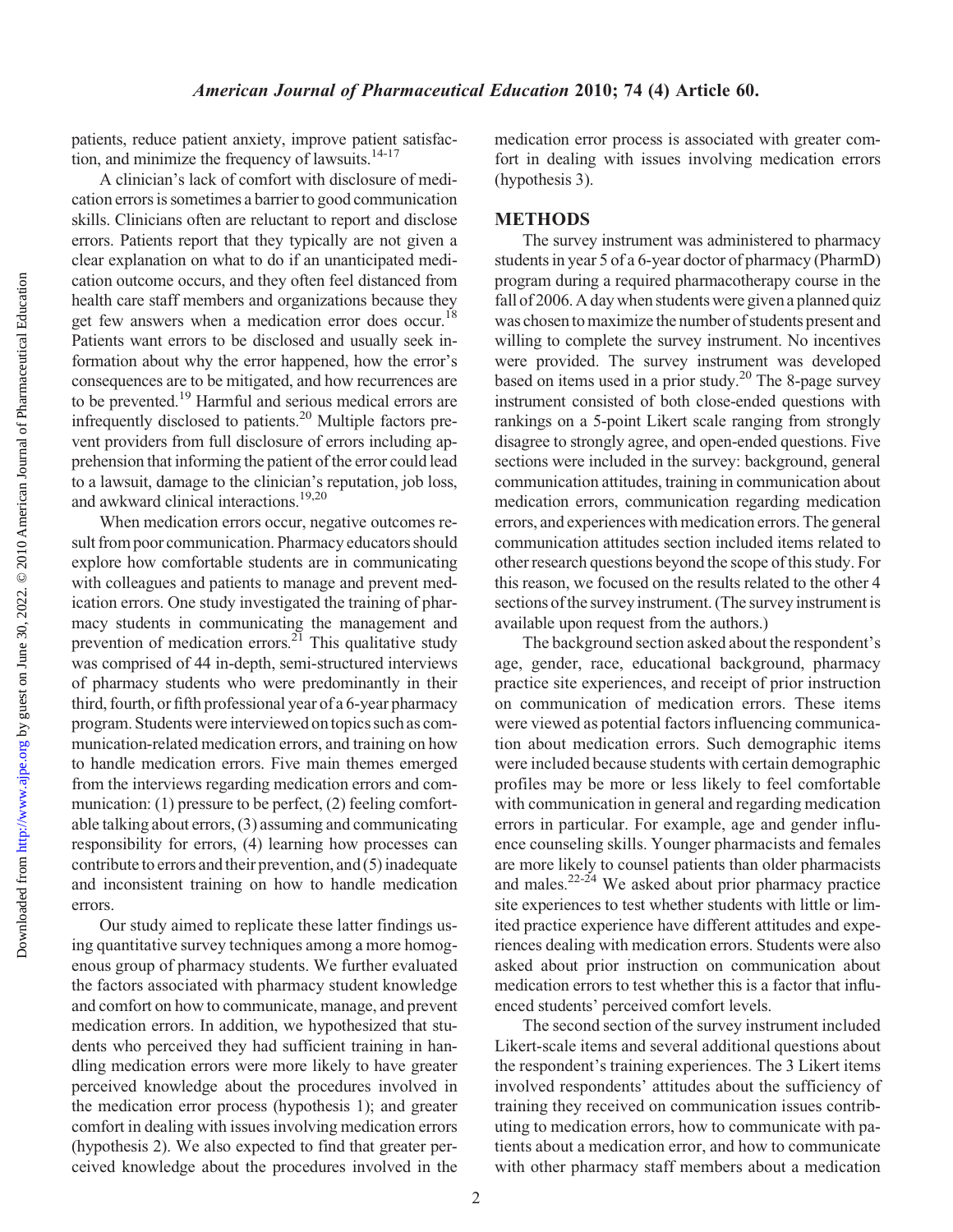Downloaded from

error. The Cronbach alpha for these 3 items was 0.76 and deemed to have acceptable reliability. Additional items in this section explored respondents' opinions regarding the training, descriptions of communication strategies they received from the training, personal feedback/advice they were given about handling mistakes when interacting with a patient, and any additional communication strategies learned from others or personally experienced. The frequencies of recurrent themes related to these latter items were identified.

The section about communication involving medication errors asked respondents 6 Likert-scaled items. The first 3 items asked respondents the extent to which they knew what to tell patients when a medication error occurred, their level of knowledge about reporting a medication error, and how to identify the cause of a medication error. These 3 items were summed to form a composite measure of perceived knowledge of communication procedures involving medication errors. The other 3 items asked the extent to which respondents agreed that 1 or more pharmacies they had worked with (1) informed the pharmacy staff when an error occurred, why it happened, and how to avoid if happening again; (2) routinely discussed the occurrence of medication errors; and (3) routinely developed procedures to prevent errors from recurring. These items are described in the Results section but are not used in the bivariate or multivariate analyses as they did not relate specifically to the study hypotheses.

The last section of the survey instrument asked 4 Likert-scaled items about the respondent's comfort in communicating medication errors. Specifically, the items asked respondents the extent to which they would be comfortable reporting an intercepted or actual error that they or someone else made. The Cronbach alpha for these 4 items was 0.84, reflecting good reliability. To conduct the bivariate and logistic regressions, we dichotomized this variable into high or low comfort based on the median score. This section also included several open-ended items asking about the types of errors made, why the respondent felt they were made, how staff members interacted with the patient when the error was made, whether the mistake was documented, what type of communication occurred between the pharmacy staff and the person who made the error, and the respondent's attitudes about whether the pharmacy focused on reducing medication errors. The frequencies of recurrent themes related to these items were identified.

Descriptive statistics (means, standard deviations, modes, frequencies) were performed on all key study variables. Bivariate (Pearson correlations) and multivariate logistic tests were conducted to test the study's 3 hypotheses. Statistical significance was set at a priori 0.05. For the description of themes of key open-ended items, we reported the frequencies and percentage of respondents reporting the theme. We reported only the frequencies of those themes to which at least 10% of respondents provided a response. The study was approved by the university's institutional review board.

### **RESULTS**

Ninety-three of 103 fifth-year pharmacy students in a required pharmacy course completed the survey instrument, yielding a 90% response rate. The baseline characteristics of respondents are shown in Table 1. Approximately 16% of those sampled had a prior degree, and over 90% had pharmacy experience in multiple pharmacy settings. Almost 60% of the sample reported they received prior instruction in communication of medication errors.

The descriptive results of student perceptions about training and knowledge of communicating medication errors are reported in Table 2. Less than 50% of the sample reported agreement in each of the 3 items regarding the sufficiency of training in the communication of medication

Table 1. Demographics of Pharmacy Students Who Participated in a Study on the Communication of Medication

| Errors                                        |           |
|-----------------------------------------------|-----------|
| Gender, No. $(\%$ )                           |           |
| Male                                          | 23 (24.7) |
| Female                                        | 70 (75.3) |
| Age, mean (SD)                                | 23(1.7)   |
| Race, No. (%)                                 |           |
| White/Caucasian                               | 70 (80.5) |
| Asian                                         | 8(9.2)    |
| Asian-American                                | 5(5.7)    |
| Hispanic/Latino                               | 1(1.1)    |
| Native Hawaiian or Pacific Islander           | 1(1.1)    |
| Other                                         | 2(2.3)    |
| Educational background, No. (%)               |           |
| Bachelors degree                              | 14 (15.7) |
| High school                                   | 74 (83.1) |
| Other                                         | 1(1.1)    |
| Pharmacy practice site experience, No. $(\%)$ |           |
| Hospital pharmacy                             | 7(7.4)    |
| Chain community pharmacy                      | 2(2.1)    |
| Multiple sites (including hospital,           | 85 (90.4) |
| ambulatory care clinic, independent           |           |
| and community chain pharmacies)               |           |
| Previous instruction on communication         |           |
| of medication errors, No. (%)                 |           |
| No                                            | 38 (40.9) |
| Yes                                           | 55 (59.1) |
| Training about how to handle a                |           |
| medication error, No. $(\% )$                 |           |
| $\rm No$                                      | 73 (78.5) |
| Yes                                           | 20 (21.5) |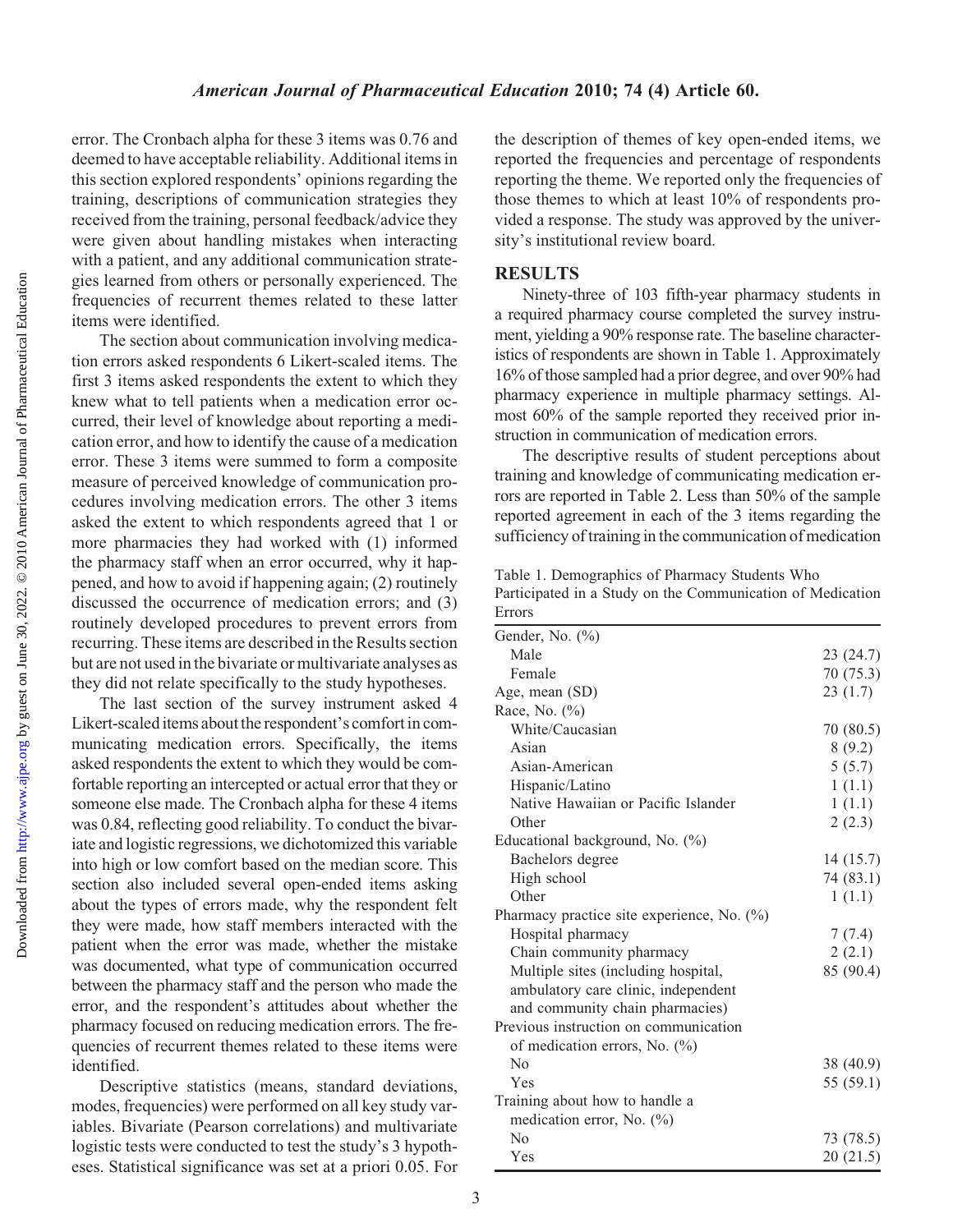#### American Journal of Pharmaceutical Education 2010; 74 (4) Article 60.

|                                                                                                                                     | <b>Strongly</b>                |                                | <b>Neither Agree</b>               |                      | <b>Strongly</b>      |           |
|-------------------------------------------------------------------------------------------------------------------------------------|--------------------------------|--------------------------------|------------------------------------|----------------------|----------------------|-----------|
| Item <sup>a</sup>                                                                                                                   | <b>Disagree</b><br>No. $(\% )$ | <b>Disagree</b><br>No. $(\% )$ | <b>Not Disagree</b><br>No. $(\% )$ | Agree<br>No. $(\% )$ | Agree<br>No. $(\% )$ | Mean (SD) |
| <b>Perceptions of Training</b>                                                                                                      |                                |                                |                                    |                      |                      |           |
| I received sufficient training on<br>communication issues that<br>contribute to medication errors.                                  | 3(3.2)                         | 17(18.3)                       | 29(31.2)                           | 38 (40.9)            | 6(6.50)              | 3.3(1.0)  |
| I received sufficient training on how<br>to communicate with patients about<br>the occurrence of a medication error.                | 7(7.5)                         | 34(36.6)                       | 27(29.0)                           | 23(24.7)             | 2(2.2)               | 2.8(1.0)  |
| I received sufficient training on how<br>to communicate with other pharmacy<br>staff about the occurrence of a<br>medication error. | 4(4.3)                         | 22(23.7)                       | 24(25.8)                           | 34 (36.6)            | 9(9.7)               | 3.2(1.1)  |
| <b>Perceptions of Knowledge</b>                                                                                                     |                                |                                |                                    |                      |                      |           |
| I know what to tell patients when a<br>medication error occurs.                                                                     | 5(5.4)                         | 27(29.0)                       | 32(34.4)                           | 26(28.0)             | 3(3.2)               | 3.0(1.0)  |
| I know how to report a medication<br>error.                                                                                         | 4(4.3)                         | 27(29.0)                       | 22(23.7)                           | 31(33.3)             | 9(9.7)               | 3.2(1.1)  |
| I know how to identify how a<br>medication error may have been<br>caused.                                                           | $\Omega$                       | 5(5.4)                         | 15(16.1)                           | 61(65.6)             | 12(12.9)             | 3.9(0.7)  |
| Sum Knowledge in Communication<br>of Medication Errors (Range: 3 - 15)                                                              |                                |                                |                                    |                      |                      | 10(2.0)   |

Table 2. Pharmacy Students' Perceptions of Training and Knowledge Regarding the Communication of Medication Errors ( $n = 93$ )

<sup>a</sup> Items rated on a Likert scale on which  $1 =$  strongly disagree;  $2 =$  disagree;  $3 =$  neither disagree nor agree;  $4 =$  agree;  $5 =$  strongly agree

errors. Of particular note, only about 25% indicated they agreed they received sufficient training on how to communicate with patients when a medication error occurred. Almost 80% of respondents indicated that they did not receive training on handling an error in a patient's medication order.

Only a third of the students sampled indicated they knew what to tell patients when a medication error occurs. About 43% indicated they knew how to report a medication error. A larger percentage of students reported they knew how to identify how a medication error may have been caused. When summing the 3 knowledge items, the average total score was  $10 \pm 2$ , suggesting a perceived knowledge of 66% for the composite knowledge measure.

Less than 50% of the respondents agreed that 1 or more of the pharmacies they worked at would alert the pharmacy staff that an error occurred, why it happened, how to avoid it from recurring, and routinely discuss the occurrence of medication errors (Table 3). A little more than 50% reported 1 or more of the pharmacies they worked at routinely developed procedures to prevent errors from recurring.

Almost 80% of the respondents indicated they were comfortable in reporting an error they made to a colleague or peer (Table 4). Sixty percent of the respondents reported being comfortable reporting an error they made to a supervisor. Fifty-seven percent indicated comfort reporting an error someone else made to a peer or colleague. Even less (only 48%) said they were comfortable reporting an error someone else made to a supervisor. Using our dichotomous measure for comfort, 60% of the sample was above the median in reporting comfort in communicating a medication error.

Bivariate tests support study hypothesis 1 relating sufficiency of training and knowledge of procedures in medication error process. A significant and positive correlation was found between the perceived sufficiency of training in the communication of medication errors and perceived knowledge of the procedures in the medication error process ( $r = 0.534$ ,  $p \le 0.001$ ). No significant correlation was found between the perceived sufficiency of training involving the medication error process and greater comfort (dichotomous) in dealing with issues involving medication errors (hypothesis 2). When we did not dichotomize the comfort variable, perceived sufficiency of training was related to greater comfort ( $p \leq$ 0.05). Hypothesis 3 was supported by a significant and positive correlation between greater perceived knowledge of the procedures in the medication error process and greater comfort in dealing with the issues involving medication errors ( $r = 0.301, p \le 0.01$ ).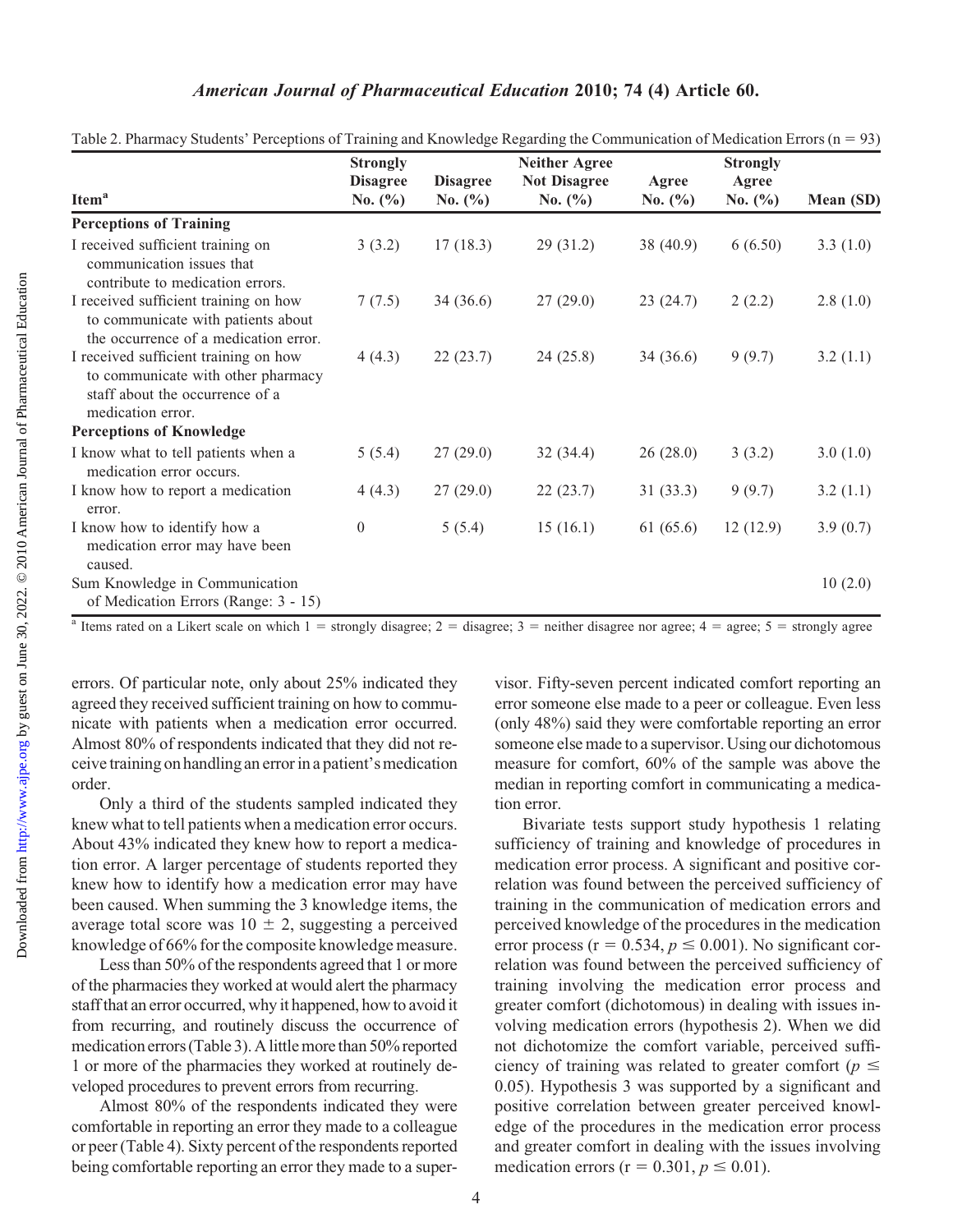#### American Journal of Pharmaceutical Education 2010; 74 (4) Article 60.

| Item <sup>a</sup>                                                                                                                                                          | <b>Strongly</b><br><b>Disagree</b><br>No. $(\% )$ | <b>Disagree</b><br>No. $(\% )$ | <b>Neither Agree</b><br><b>Nor Disagree</b><br>No. $(\% )$ | Agree<br>No. $(\% )$ | <b>Strongly</b><br>Agree<br>No. $(\% )$ | Mean (SD) |
|----------------------------------------------------------------------------------------------------------------------------------------------------------------------------|---------------------------------------------------|--------------------------------|------------------------------------------------------------|----------------------|-----------------------------------------|-----------|
| At least 1 of the pharmacies I have<br>worked at will let everyone know<br>when an error has been caused,<br>why it happened, and how to<br>avoid it from happening again. | 9(9.7)                                            | 21(22.6)                       | 19(20.4)                                                   | 32(34.4)             | 12(12.9)                                | 3.2(1.2)  |
| At least 1 of the pharmacies I have<br>worked at routinely discusses the<br>occurrence of medication errors.                                                               | 6(6.5)                                            | 30(32.3)                       | 15(16.1)                                                   | 33(35.5)             | 9(9.7)                                  | 3.1(1.2)  |
| At least 1 of the pharmacies I have<br>worked at routinely develops<br>procedures to prevent errors from<br>occurring again.                                               | 4(4.3)                                            | 6(6.5)                         | 32(34.4)                                                   | 39(41.9)             | 12(12.9)                                | 3.5(1.0)  |

| Table 3. Observations of Communication Regarding Medication Errors in Pharmacies ( $n = 93$ ) |  |
|-----------------------------------------------------------------------------------------------|--|
|-----------------------------------------------------------------------------------------------|--|

<sup>a</sup> Items rated on a Likert scale on which  $1 =$  strongly disagree;  $2 =$  disagree;  $3 =$  neither disagree nor agree;  $4 =$  agree;  $5 =$  strongly agree

Table 5 provides the results of the multivariate logistic regression predicting degree of comfort in dealing with issues involving medication errors after controlling for gender, educational background, pharmacy practice experiences, and receipt of prior instruction on the communication of medication errors. We found that perceived knowledge of the procedures in the medication error process was the only factor related to greater comfort in dealing with issues involving medication errors ( $p \le 0.05$ ). This finding provides further support for hypothesis 3.

Table 6 indicates key themes about students' perceptions of training they may have had regarding the communication of medication errors. Less than 10% of the survey respondents answered this item. Of those, key

|  | Table 4. Pharmacy Students' Comfort in Dealing with Medication Errors |
|--|-----------------------------------------------------------------------|
|--|-----------------------------------------------------------------------|

|                                                                                                                                                    |             | <b>Strongly</b>                |                                | <b>Neither Agree</b>              |                      | <b>Strongly</b>      |                       |
|----------------------------------------------------------------------------------------------------------------------------------------------------|-------------|--------------------------------|--------------------------------|-----------------------------------|----------------------|----------------------|-----------------------|
| Item <sup>a</sup>                                                                                                                                  | $\mathbf n$ | <b>Disagree</b><br>No. $(\% )$ | <b>Disagree</b><br>No. $(\% )$ | <b>Nor Disagree</b><br>No. $(\%)$ | Agree<br>No. $(\% )$ | Agree<br>No. $(\% )$ | Mean (SD)             |
| I am comfortable reporting to<br>a fellow colleague/peer an<br>intercepted or actual<br>medication error I made.                                   | 91          | 1(1.1)                         | 6(6.6)                         | 12(13.2)                          | 54 (59.3)            | 18(19.8)             | 3.9(1.0)              |
| I am comfortable reporting to<br>a supervisor an intercepted<br>or actual medication error<br>I made.                                              | 90          | 2(2.2)                         | 11(12.2)                       | 22(24.4)                          | 36(40.0)             | 19(21.1)             | 3.7(1.0)              |
| I am comfortable reporting to<br>a fellow colleague/peer an<br>intercepted or actual<br>medication error that someone<br>else made in the pharmacy | 91          | 2(2.2)                         | 16(17.6)                       | 22(24.2)                          | 34(37.4)             | 17(18.7)             | 3.5(1.1)              |
| I am comfortable reporting to a<br>supervisor an intercepted or<br>actual medication error that<br>someone else made in the<br>pharmacy.           | 91          | 2(2.2)                         | 21(23.1)                       | 23(25.3)                          | 29(31.9)             | 16(17.6)             | 3.4(1.1)              |
| Comfort in Communication of<br>Medication Errors, No. (%)                                                                                          | 91          |                                |                                |                                   |                      |                      |                       |
| Below median of 14<br>Above median of 14                                                                                                           |             |                                |                                |                                   |                      |                      | 36(39.6)<br>55 (60.4) |

<sup>a</sup> Items rated on a Likert scale on which  $1 =$  strongly disagree;  $2 =$  disagree;  $3 =$  neither disagree nor agree;  $4 =$  agree;  $5 =$  strongly agree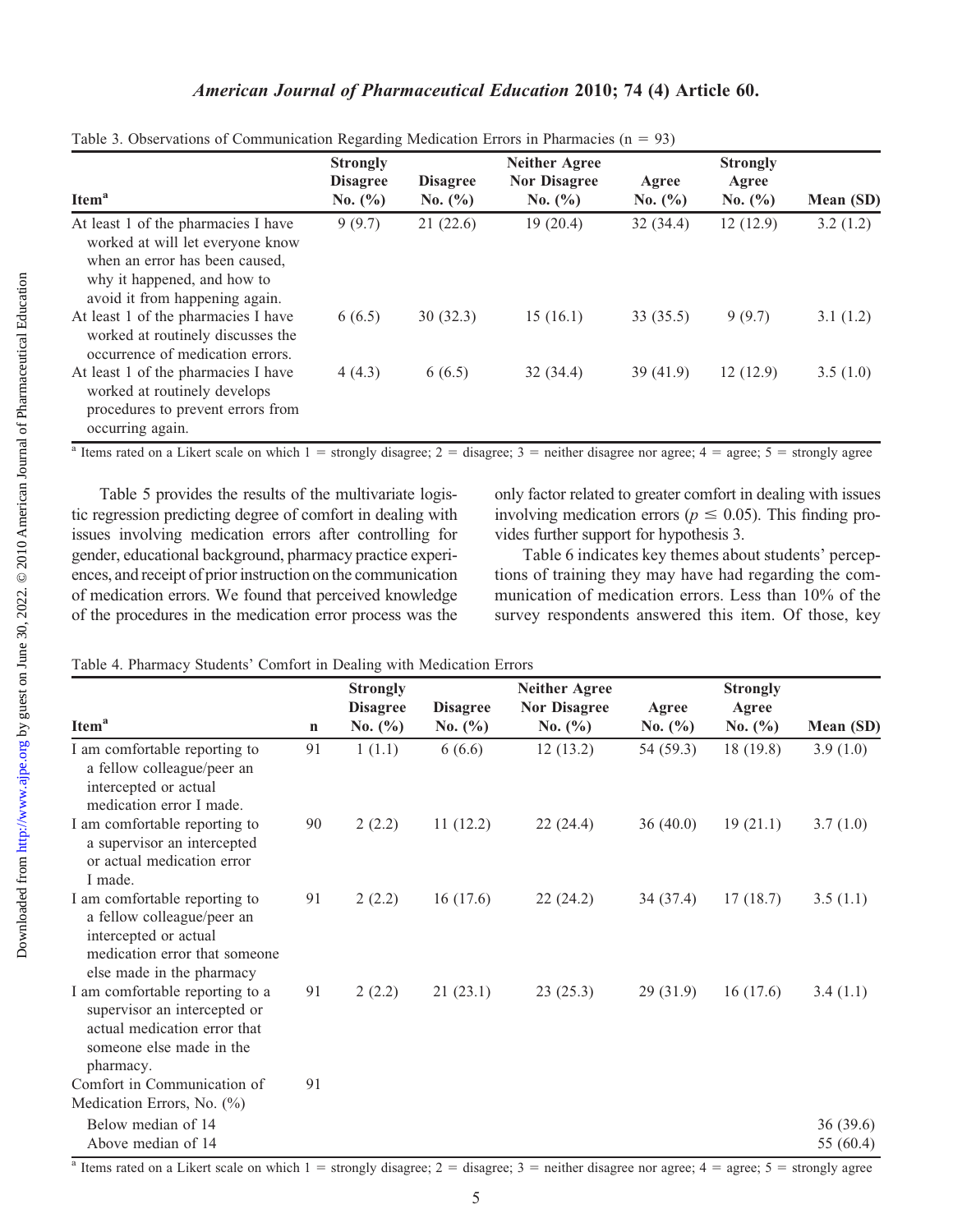| <b>Predictors</b>                                                                       | <b>Adjusted Odds</b><br>Ratio $(95\% \text{ CI})$ |
|-----------------------------------------------------------------------------------------|---------------------------------------------------|
| Gender (Male = 1; Female = 2)                                                           | $0.50(0.15-1.69)$                                 |
| Educational Background (Bachelors Degree $= 1$ ; Masters Degree $= 2$ ;                 | $0.88(0.47-1.64)$                                 |
| High School = 3; Other = 4)                                                             |                                                   |
| Pharmacy Practice Sites (Hospital = 1; Ambulatory Care = 2;                             | $1.24(0.82 - 1.86)$                               |
| Independent Community Pharmacy = 3; Chain Community Pharmacy = 4;                       |                                                   |
| Other = 5; Multiple = 6)                                                                |                                                   |
| Communication Instruction: Received previous instruction on communication               | $0.37(0.12-1.07)$                                 |
| $(no = 1; yes = 2)$                                                                     |                                                   |
| Knowledge: Extent of knowledge of procedures involved in medication error               | $1.48 (1.09 - 2.03)^{a}$                          |
| process $(3$ items)                                                                     |                                                   |
| Training: Sufficiency of training received on communicating medication errors (3 items) | $0.99(0.78-1.26)$                                 |
| $p \leq 0.05$                                                                           |                                                   |

|  |  |  |  |  | Table 5. Factors Associated With Pharmacy Students' Greater Comfort in Dealing with Medication Errors ( $n = 93$ ) |  |  |
|--|--|--|--|--|--------------------------------------------------------------------------------------------------------------------|--|--|
|  |  |  |  |  |                                                                                                                    |  |  |
|  |  |  |  |  |                                                                                                                    |  |  |
|  |  |  |  |  |                                                                                                                    |  |  |

communication strategies in dealing with medication errors were to ensure awareness of the situation, to be honest, and to be empathic to involved pharmacy staff members and the patient. Students reported they observed the importance of showing sincerity, not acting defensively, and remaining calm as effective strategies to address complaints or negative situations. Respondents received feedback or advice on the need to collect and verify all information, inform the patient if an error occurred, and to reassure that steps would be taken to reduce errors. Several students stated that they were encouraged to be apologetic and give ''free stuff'' if an error occurred, and others were instructed not to tell the patient about an error in order to avoid complications.

Respondents reported the 3 most common errors in pharmacies were incorrect drug filled or dispensed, medication filled or dispensed to the wrong patient, and incorrect dose filled or dispensed (Table 7). It was nearly an even spilt between those who reported that medication errors were documented and those who reported they were not. Over 70% of the respondents reported they observed the pharmacist or staff acknowledge the error, apologize, and show empathy toward the patient. Almost half of the respondents sampled indicated a negative reaction to the error and/or lack of communication about the medication error after it occurred. About 25% of the respondents indicated the responsible party/staff member was informed of the error but no further communication occurred, and 26.9% indicated the staff member discussed the error and how to avoid it in the future.

Over 90% of the respondents indicated they made a processing error related to the incorrect filling of medication,

| Assessment $(n)^a$                                   | <b>Student Responses</b>                                                                          | No. $(\%)^b$ |
|------------------------------------------------------|---------------------------------------------------------------------------------------------------|--------------|
| Communication strategies learned                     | Honesty and empathy with patient                                                                  | 4(50.0)      |
| from training $(8)$                                  | Ensure awareness of situation to all including<br>the patient                                     | 3(37.5)      |
|                                                      | Error documentation                                                                               | 2(25.0)      |
|                                                      | Remain calm and patient                                                                           | 2(25.0)      |
|                                                      | Echo orders to verify information                                                                 | 1(12.5)      |
| Communication strategies learned                     | Show sincerity and don't act in a defensive manner                                                | 5(55.5)      |
| from observational experience (9)                    | Remain calm                                                                                       | 2(22.2)      |
|                                                      | Methods of addressing complaints or negative situations                                           | 2(22.2)      |
| Personal feedback/advice on how to                   | Collect and verify all information                                                                | 3(37.5)      |
| deal with a patient when a mistake<br>was made $(8)$ | Inform the patient if an error was made and reassure<br>that steps will be taken to reduce errors | 2(25.0)      |
|                                                      | Be apologetic and give free merchandise                                                           | 1(12.5)      |
|                                                      | Don't tell the patient about the error to avoid trouble                                           | 1(12.5)      |

Table 6. Recurrent Themes About Training Reported by Pharmacy Students in Communication of Medication Errors

<sup>a</sup> The n is the total number of respondents who completed this open-ended question

<sup>b</sup> The number and percent of respondents reporting each theme. There were several cases where the same respondent wrote responses that fit more than one theme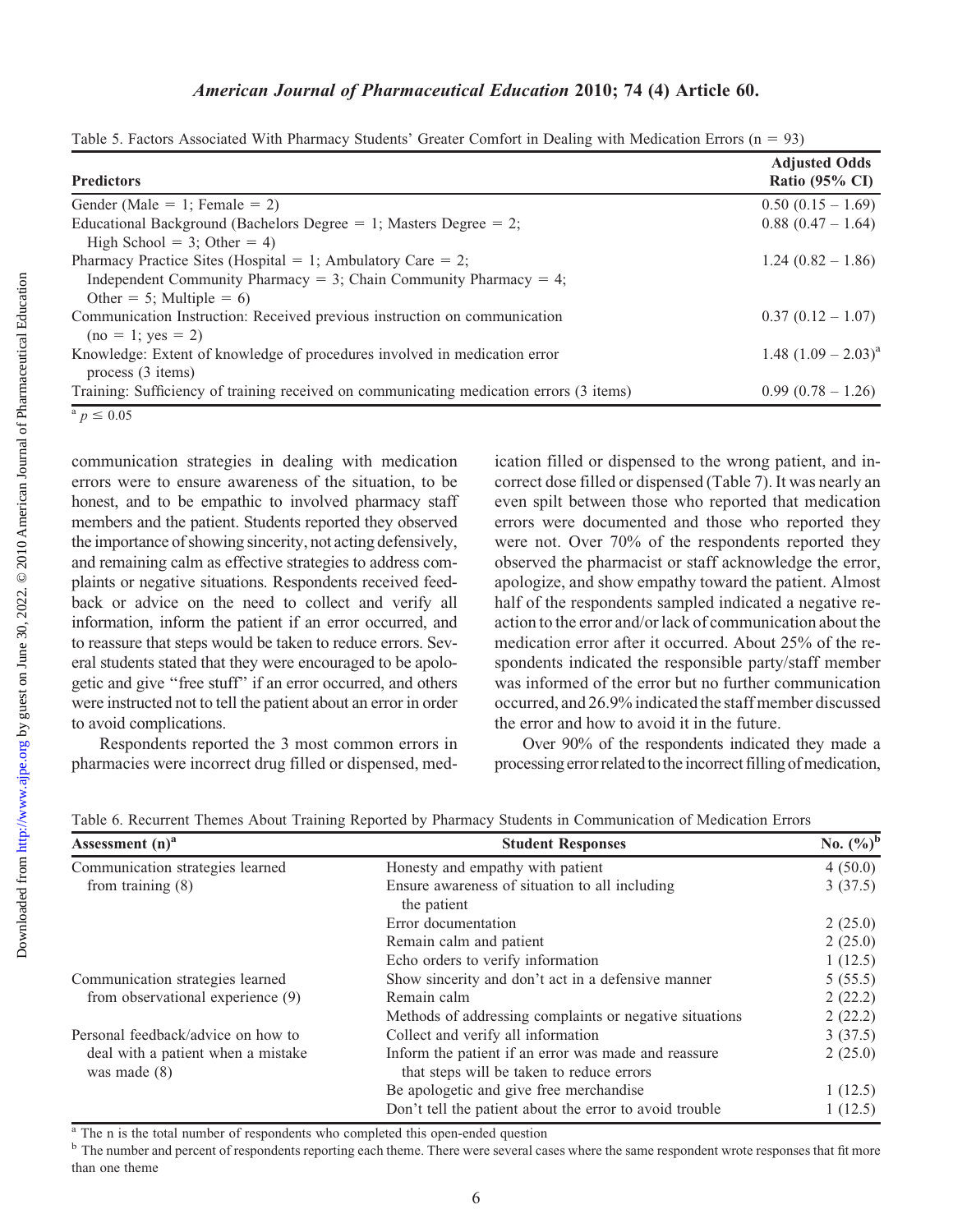| Assessment (n) <sup>a</sup>                                                 | <b>Student Responses</b>                                                                                                                      | No. $(\%)^b$ |
|-----------------------------------------------------------------------------|-----------------------------------------------------------------------------------------------------------------------------------------------|--------------|
| Types of mistakes which occurred in a                                       | Incorrect drug filled or dispensed                                                                                                            | 55 $(59.1)$  |
| pharmacy setting that students were                                         | Medication filled or dispensed to wrong patient                                                                                               | 43 (46.2)    |
| personally aware of (93)                                                    | Incorrect dose filled or dispensed                                                                                                            | 32(34.4)     |
|                                                                             | Medication mislabeled                                                                                                                         | 15(16.1)     |
|                                                                             | Improperly prepared or administered i.v. medications<br>(including chemotherapy)                                                              | 13(14.0)     |
|                                                                             | Incorrect quantity filled or dispensed                                                                                                        | 11(11.8)     |
| Documentation of mistake or medication                                      | It was documented                                                                                                                             | 29(40.8)     |
| error(60)                                                                   | It was not documented                                                                                                                         | 20(28.2)     |
|                                                                             | Not clear on whether it was documented                                                                                                        | 11(15.5)     |
| Pharmacy staff interaction with patient<br>regarding medication error (51)  | Pharmacist or staff acknowledged mistake, apologized,<br>and showed empathy with patient                                                      | 36(70.6)     |
|                                                                             | Limited, unclear, or negative interaction                                                                                                     | 15(29.4)     |
| Communication of pharmacy staff with<br>person who committed the error (52) | Either limited, negative, or no communication after<br>incident                                                                               | 25(48.1)     |
|                                                                             | Staff discussed error and how to avoid it in the future                                                                                       | 14(26.9)     |
|                                                                             | Responsible party/staff was informed of the error and<br>possibly reprimanded but no further communication<br>ensued                          | 13(25.0)     |
| Types of student errors (63)                                                | Some type of processing error, such as incorrect filling<br>of medication, dose, or quantity                                                  | 58 (92.1)    |
| Ways in which medication errors were                                        | Pharmacist or other staff member                                                                                                              | 26(57.8)     |
| brought to the students' attention (45)                                     | Student discovered mistake and communicated to staff                                                                                          | 16(35.6)     |
| Pharmacy environment conducive to<br>reducing medication errors (77)        | Conducive to medication error reduction (reasons cited:<br>pharmacy has positive atmosphere, solid communication,<br>system to reduce errors) | 36(46.8)     |
|                                                                             | Not conducive to medication error reduction (reasons cited:<br>lacks initiative by management and workflow not organized,<br>error-prone      | 32(41.6)     |
|                                                                             | Somewhat conductive to medication error reduction                                                                                             | 9(11.7)      |

Table 7. Themes Related to Student Experiences With Medication Errors

<sup>a</sup> The n reported in this column reflects the total number of respondents who completed this open-ended question

<sup>b</sup> The n reported in this column reflects the number of respondents reporting the theme. There are several cases where the same respondent wrote responses that fit more than 1 theme

dose, or quantity. The majority of respondents said they were informed of the errors by pharmacists or other staff members. A few more than a third of the respondents indicated that they discovered the error and mentioned it to a staff member. Slightly more respondents (46.8%) indicated the pharmacy environments they worked at were conducive to reducing medication errors.

#### DISCUSSION

Five key findings were reported regarding the description of pharmacy student training and its relationship to perceived knowledge and comfort with the communication of medication errors. There was a discrepancy between 60% of the sample indicating they had received prior instruction on the communication of medication errors, and about 80% reporting they had not received any training on how to handle an error made involving a patient. We

suspect that students interpreted prior instruction on communication of medication errors as a broader question, capturing numerous aspects of medication errors such as sound-alike and look-alike medications, common transcription errors, and how to report a medication error. To follow up, we consulted a recent curriculum review at the University and found that students in the sample were taught several medication error topics in various courses throughout the curriculum (such as courses on the US health care system, drug information, and pharmacotherapy, respectively). The student responses, however, suggested this prior instruction did not include specific training on handling medication errors involving patients.

These findings support the qualitative results in the only other known study exploring perceptions and experiences of pharmacy students regarding the communication of medication errors.<sup>21</sup> Noland and Rickles found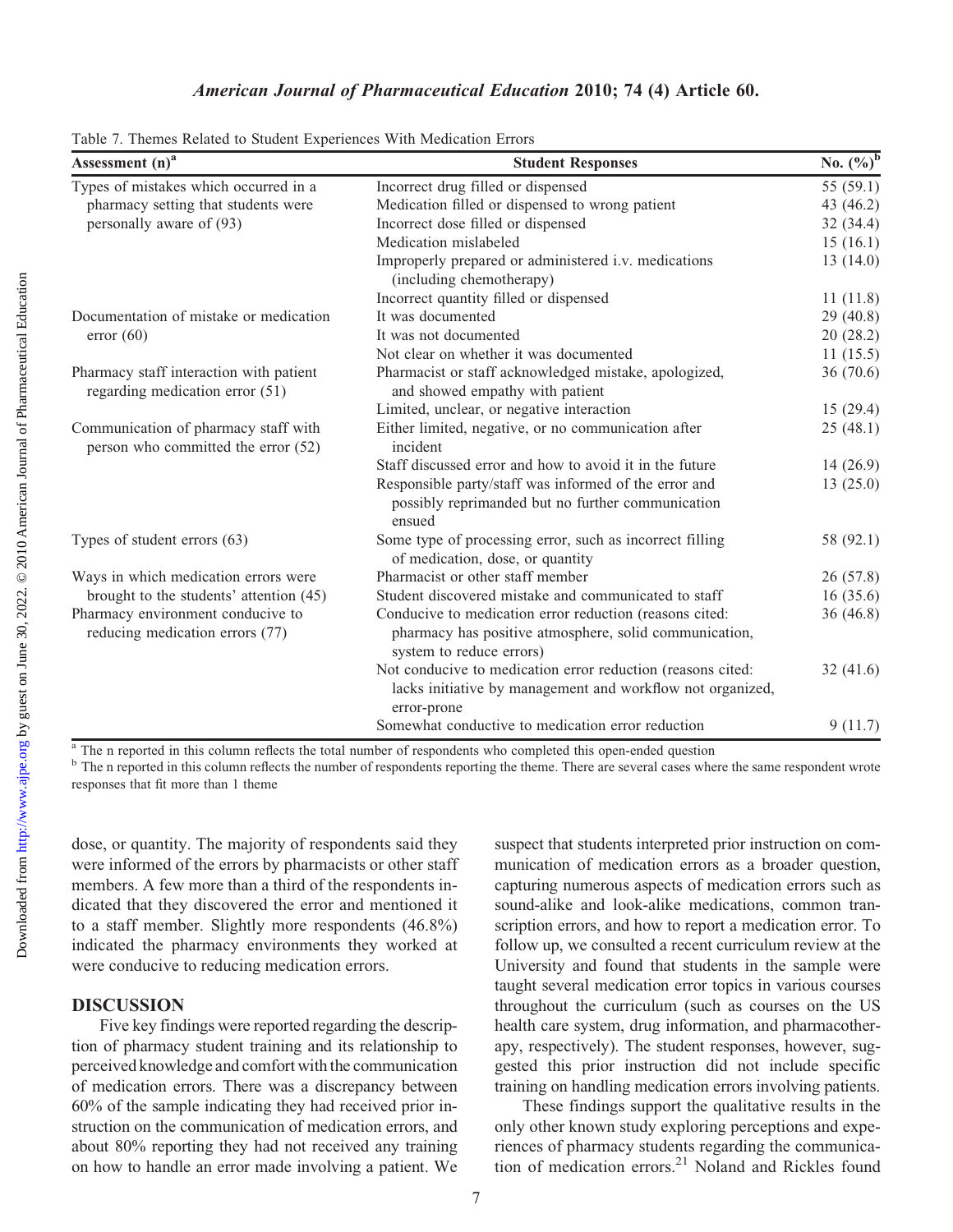Downloaded from

a majority of respondents received little or no formal didactic or on-the-job training on how to handle communication of medication errors. Other students reported having learned by observing how others handled medication errors. Those students who reported receiving formal training felt it was insufficient or inadequate. The similarity in findings across both studies provides more confidence in the results because the 2 studies used different methodological approaches.

Study findings identified a clear gap in our curriculum and a possible gap experienced by other schools and colleges of pharmacy. Since this study was completed, specific training has been implemented at our college on how to communicate with patients and others about medication errors in a required pharmacy communication course. Didactic instruction, exposure to a taped counseling scenario involving a standardized patient concerned with the occurrence of a medication error, and class discussions were included. Class discussions have focused on the most effective as well as less ideal strategies in handling different medication error situations.

Few students reported knowing what to say to patients when an error occurs. This result was expected given the high percentage of the sample indicating having received no training on how to communicate with patients about medication errors. A higher percentage of students reported having perceived knowledge about how to identify causes of medication errors and how to report errors. These latter results provided further support that students reporting they had received prior instruction on the communication of medication errors were thinking of the topic broadly relating to the reporting and analyses of errors, and not specifically relating to the interpersonal communication aspects of handling a communication error.

Student comfort levels depended both on who made the error and to whom the error would be reported. Respondents expressed being most comfortable reporting an error to a peer. Respondents indicated moderate comfort when reporting an error made to a supervisor or when reporting an error made by someone else to a peer. Respondents were least comfortable communicating an error that someone else made to a supervisor. Such findings highlighted student discomfort with being the ''whistleblower'' and how this might affect another person's career. Prior literature also supports clinicians have similar concerns about being a ''whistleblower'' and the affects of their communicating an error.<sup>25</sup>

The study confirmed 2 of the 3 study hypotheses. Those students who perceived having sufficient training involving the medication error process had significantly greater perceived knowledge of the procedures in the medication error process. At both the bivariate and multivariate levels, the study also confirmed hypothesis 3, the greater the perceived knowledge of how to communicate medication errors, the more comfortable students were in handling medication errors. The confirmation of these 2 hypotheses is noteworthy because the value of training and how instruction can impact student comfort levels in communicating errors to others is confirmed. While comfort is not necessarily predictive of actual behavior, it is reflective of willingness to communicate errors since it is a reasonable assumption that the more comfortable we are at a task, the more willing we are to perform it.

There was mixed support for the association between sufficiency of training and comfort (hypothesis 2). The association was significant with the continuous but not the dichotomous variable of comfort. The distribution of this sample was not symmetric with a clear peak around a total score of 16. As such, dichotomizing comfort may have further reduced the variability and caused the differences in findings. The lack of clear support may also reflect that the sufficiency of training variable is too relative of a construct to be related to comfort, and that knowledge is a more finite, proximal, and therefore a stronger indicator of comfort. Students indicated they observed pharmacists and other staff members positively interacting with patients when medication errors occurred. However, it was surprising and concerning that there was not ideal communication with staff members regarding responses to or prevention of errors. Less than 50% of the respondents agreed that the pharmacies they worked at had communication systems that would let pharmacy staff know when an error occurred, why it occurred, how to prevent it from happening again, and routinely discuss the occurrence of medication errors. A large number of respondents also indicated there was either limited or no clear documentation of medication errors. These results were also supported by over 40% of respondents indicating that their pharmacies were not conducive environments for medication error reduction. Of concern from an educational perspective is that students learning in practice settings are not receiving effective modeling of best practices, which is crucial to creating a learning culture around the occurrence and prevention of medication errors. If students are not exposed to effective models on how to communicate with others about medication errors, they cannot be expected to perform adequately once they graduate and enter pharmacy practice. Future research should confirm this important finding and explore what organizational factors lead to a greater focus on effective ways to respond to and prevent medication errors.

This study had several limitations. The study evaluated communication of medication errors in 1 school of pharmacy and geographic location. Whether results are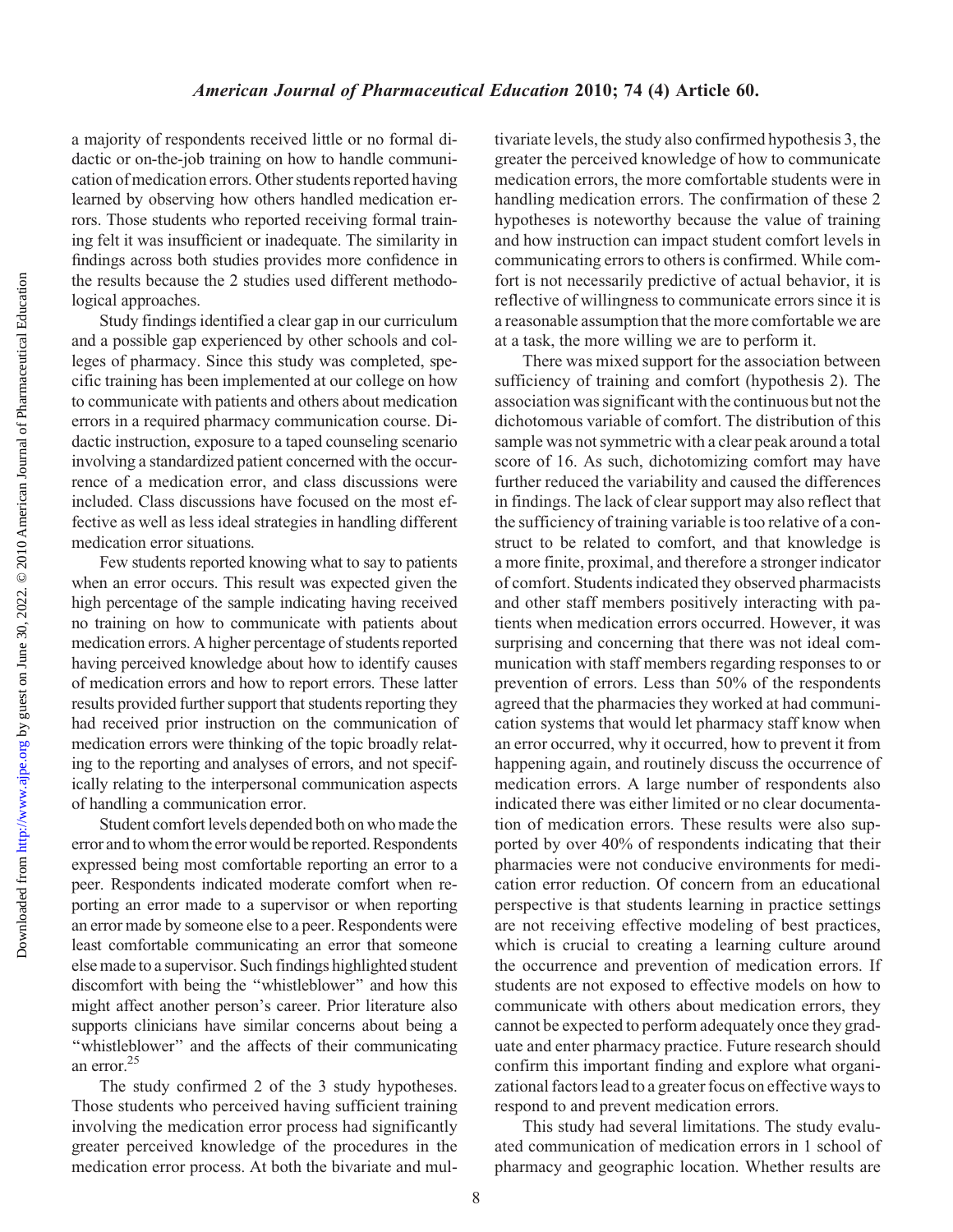Downloaded from

generalizable to a larger and more diverse sample is difficult to know. A larger and broader study should be conducted to replicate findings. The study was cross-sectional in nature and representative of one point in time. Third, data were based on student recall and observations which may or may not be accurate estimates of different study variables and outcomes. To this end, it would have been interesting to collect pharmacist data about related perceptions and observations about the communication of medication errors. Fourth, the study involved a number of measures that have not been previously validated and require further psychometric testing. Related to this latter limitation, several items had multiple components (such as the first item in Table 3 and all items in Table 4), that if addressed separately may have yielded different responses. In response to the first item in Table 3, a respondent may have strongly agreed that the pharmacy they worked at would let pharmacy staff know the error occurred, but strongly disagreed that they would discuss how to avoid it from happening again. However, by collapsing these components into 1 item, we would have missed these discrepancies. Additional research should explore if responses are different when components are presented separately. Future research also should explore effective educational interventions to improve student learning of how to communicate medication errors involving patients, physicians, and the entire pharmacy team.

## **CONCLUSIONS**

This study examined how students learn and experience the communication of medication errors. Examining how pharmacy students experience medication errors provided an important opportunity to understand how future pharmacists learn the role that communication plays in the occurrence of, report of, and response to medication errors. Pharmacy students and pharmacists must have formal instruction regarding how communication and poorly designed systems can contribute to medication errors and appropriate responses to medication errors. Students must learn in settings where communication of medication errors effectively occurs among pharmacy staff members, the patient, and other health professionals. The development of appropriate didactic and experiential models for communicating medication errors will lead to better team communication in responding to and preventing medication errors.

#### ACKNOWLEDGMENTS

The authors would like to thank Jenny Rickles for her assistance in proofreading and for her valuable feedback in the preparation of this manuscript.

#### **REFERENCES**

1. Accreditation standards and guidelines for the professional program in pharmacy leading to the doctor of pharmacy degree. http://www.acpe-accredit.org/pdf/ACPE\_Revised\_PharmD\_ Standards\_Adopted\_Jan152006.pdf. Accessed March 30, 2010. 2. American Association of Colleges of Pharmacy Center for the Advancement of Pharmaceutical Education (CAPE). Educational Outcomes; 2004. http://www.aacp.org/resources/education/ Documents/CAPE2004.pdf. Accessed March 30, 2010.

3. Proceedings of a summit on preventing patient harm and death from i.v. medication errors. Am J Health-Syst Pharm. 2008;65(24): 2367-2379.

4. FDA's strategic plan: charting our course for the future. http:// www.fda.gov/consumer/updates/strategicplan022908.html. Accessed March 30, 2010.

5. Daftary MN, Obisesan OA, Dutta A, Ward YL, Chase VY, Lakew DG. Identifying medication error training in pharmacy. ASHP Midyear Clinical Meeting. Dec. 2001. Vol. 36, pp. P-301E proceedings.

6. Fuhrman LC, Brady T, Buff W, Sadik F. Development of an all PharmD degree with an emphasis on integrated pharmaceutical care concepts. Am J Pharm Educ. 1997;61(4):107S.

7. Johnson MS, Latif DA. Medication error instruction in schools of pharmacy curricula: a descriptive study. Am J Pharm Educ. 2002;66(4):364-371.

8. Sakkara SR, Kasich LD, Tuttle DA, Abu-Baker AM, Howell H. Development and evaluation of a required patient safety course. Am J Pharm Educ. 2008;72(3):Article 65.

9. Jackson TL. Application of quality assurance principles: teaching medication error reduction skills in a ''real world'' environment. Am J Pharm Educ. 2004;68(1):Article 17.

10. Brown M, Frost R, Ko Y, Woosely R. Diagramming patients' views of root causes of adverse drug events in ambulatory care: an online tool for planning education and research. Patient Educ Couns. 2006;62(3):302-315.

11. Cohen MR. Causes of medication errors. In: Cohen MR, ed. Med Errors. Washington DC: American Pharmacists Association; 2007; 55-66.

12. Frankel RM, Beckman HB. Conversation and compliance with treatment recommendations: an application of micro-interactional analysis in medicine. In: Grossberg L, O'Keefe BJ, Wartella E, eds. Rethinking Communication: Paradigm Exemplars 2. Newbury Park, CA: Sage; 1989: 60-74.

13. Gandhi TK, Weingart SN, Borus J, et al. Adverse drug events in ambulatory care. N Engl J Med. 2003;348(16):1556-1564.

14. du Pre A. Communicating About Health: Current Issues and Perspectives. Mountain View, CA: Mayfield; 2000.

15. Evans BJ, Stanley RO, Burrows GD. Communication skills training and patients' satisfaction. Health Comm. 2000;4(2): 155-170.

16. Noland C, Carl WJ. ''It's Not Our Ass'': Medical Resident Sense-Making Regarding Lawsuits. Health Comm. 2006;20(1):81-91.

17. Valente CM, Antlitz AM, Boyd MD, Troisi AJ. The importance of physician-patient communication in reducing medical liability. Md Med J. 1988;37(1):75-78.

18. Aspden P, Wolcott J, Bootman JL, Cronewett LR. Preventing medication errors: quality chasm series. National Academy of Sciences Executive Summary. www.nap.edu. Accessed March 30, 2010.

19. Gallagher TH, Waterman AD, Ebers AG, Fraser VJ, Levinson W. Patients' and physicians' attitudes regarding the disclosure of medical errors. JAMA 2003;289(8):1001-1007.